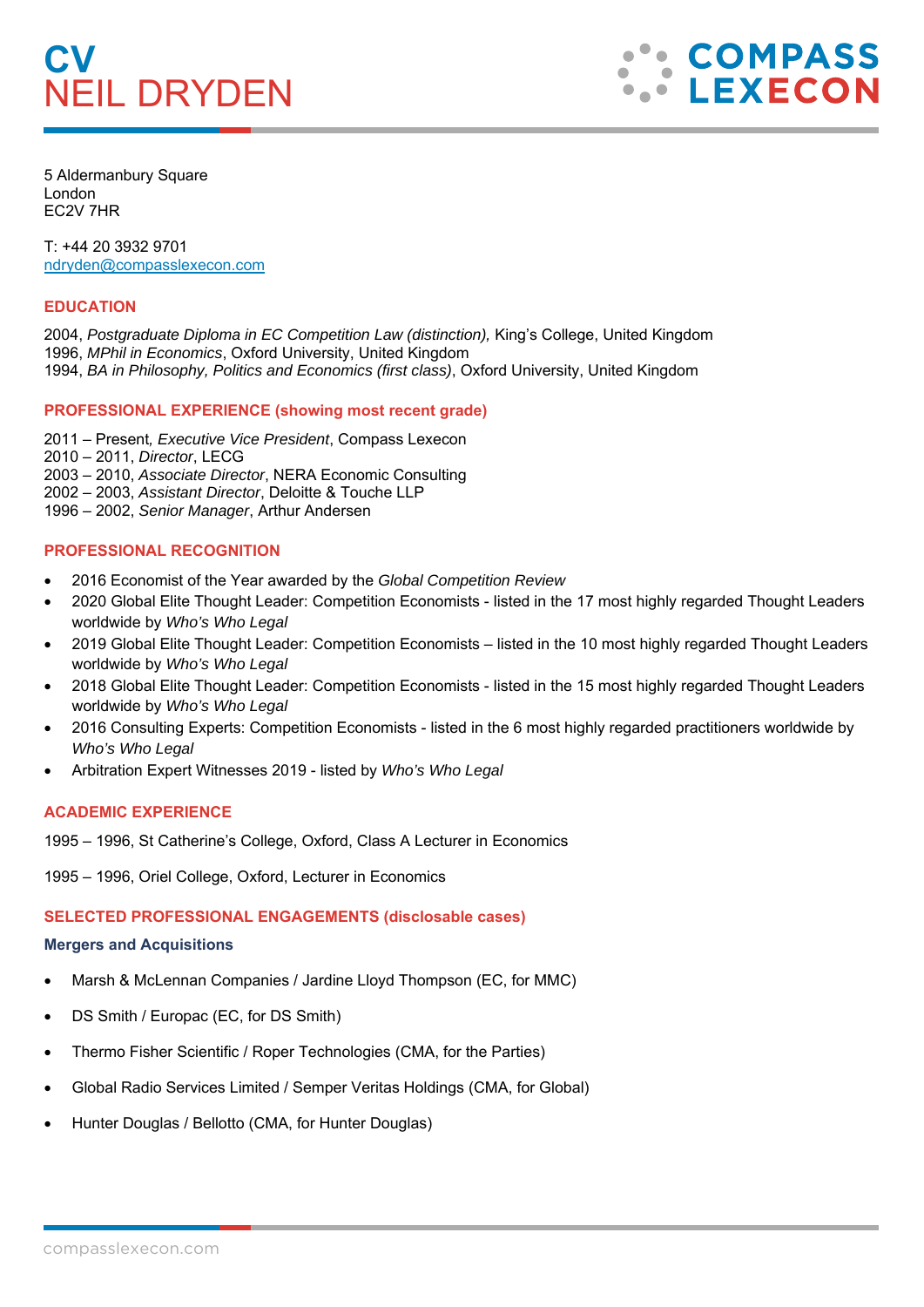- Cardtronics/DCP (CMA, for Cardtronics)
- Integra LifeSciences / Codman Neurosurgery Business (CMA, for Integra)
- ACCO Europe / Esselte Group Holdings merger inquiry (CMA, for ACCO)
- Ball/Rexam (EC, for Ball)
- British Telecommunications plc/EE (CMA, for BT)
- Regus/Avanta (CMA, for Regus)
- Greene King/Spirit (CMA, for the parties)
- Asda/Coop (CMA, for Asda)
- Cooper/Sauflon (CMA, for Cooper)
- One51 Plastics Holdings Limited/Straight Plc (CMA, for One51)
- Werner/Youngman (CMA, for Werner)
- Irish Dairy Board (Adams Foods)/First Milk Limited (OFT, for Adams Foods)
- Cineworld/Picturehouse (OFT/CC, for Cineworld)
- Sports Direct/JJB Sports (19 stores) (OFT, for Sports Direct)
- Ad van Geloven/Royaan (NMa, for the parties)
- Global Crossing/Level 3 (OFT, for the parties)
- Asda/Netto (OFT, for Asda)
- Asda/Co-operative Group (OFT, for Asda)
- Sports Direct/JJB Sports (33 stores) (CC, for Sports Direct)
- RMIG UK/Ash & Lacy Perforators (OFT, for RMIG)
- Tesco/Slough Coop (CC, for Asda Wal-Mart)
- Thermo Electron/GV Instruments (CC, for Thermo Electron)
- Mažeikių Nafta/PKN (EC Phase 1, for Mažeikių Nafta)
- Stagecoach plc/Great Western Rail Franchise (CC, for Stagecoach)
- New Cheshire Salt Works/British Salt (CC, for the former shareholders of New Cheshire Salt Works)
- Bucher Industries AG/Johnston Sweepers Ltd (CC, for the parties)
- Great Western Passenger Rail Franchise (CC, for Stagecoach)
- Somerfield/Morrisons (CC, for Asda Wal-Mart)
- National Express Group/Greater Anglia Franchise (CC, for NEG)
- Safeway/Asda/Morrisons/Sainsbury's/Tesco (OFT/CC, for Waitrose)
- Arthur Andersen/Deloitte and Touche (EC Phase 1, for Andersen)

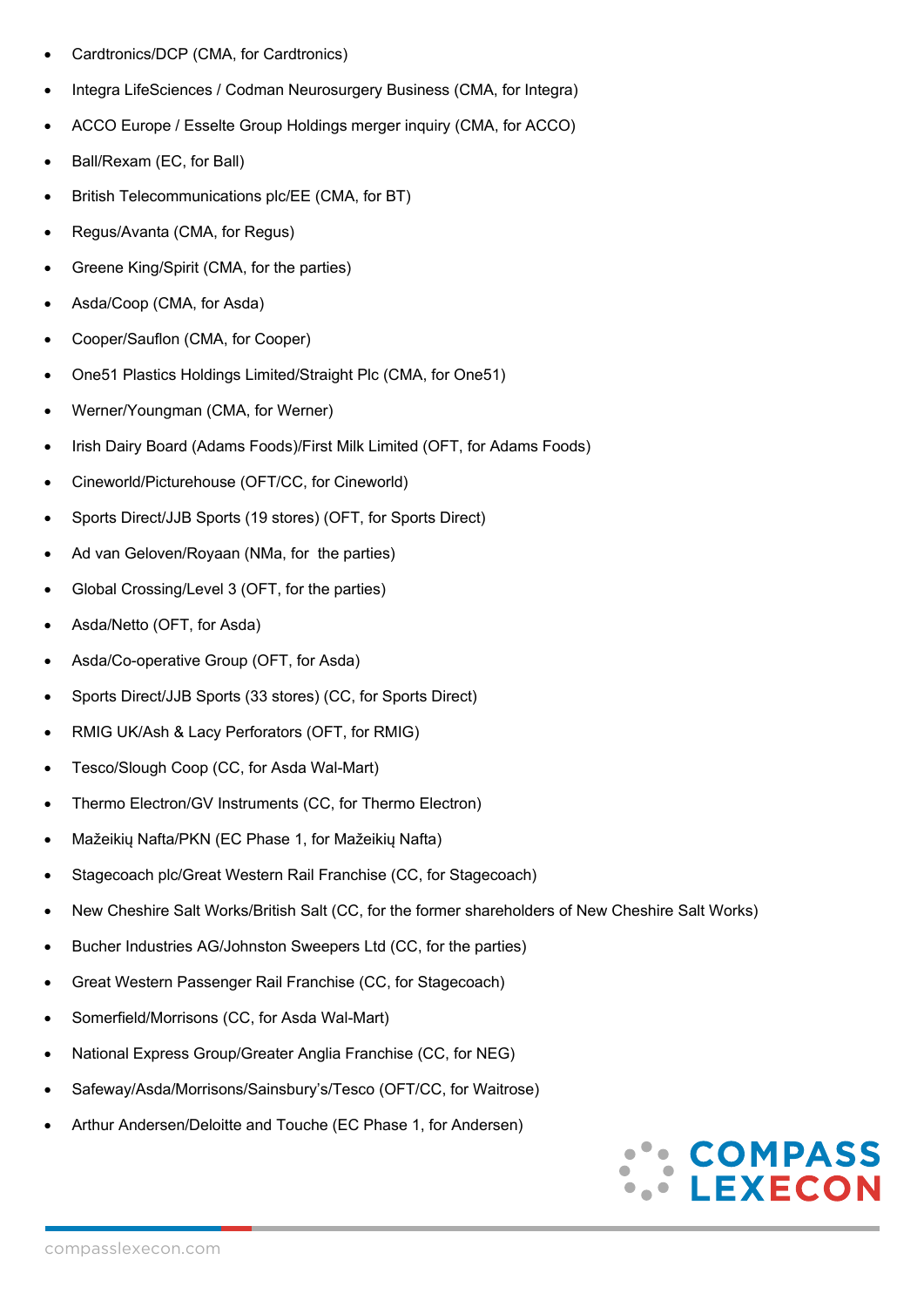- Price Waterhouse/Coopers and Lybrand (EC Phase 1 and 2, ROW, for Andersen)
- Competition Commission; report on analytical procedures during the first two weeks of merger inquires

### **Agreements and Dominance**

- Royal Mail / Ofcom (CAT, for Royal Mail)
- QPR v English Football League (arbitral panel, for EFL)
- MasterCard interchange fees (UK High Court, for Claimants)
- Visa interchange fees (UK High Court, for Claimants)
- BT/Talk Talk (superfast broadband margin squeeze) (Ofcom, for BT)
- South African Competition Commission/Media24 (South African Competition Tribunal, for the Commission)
- The Competition Commission vs Sasol Chemical Industries Ltd (South African Competition Tribunal, for SCI)
- Outdoor advertising (OFT, for Clear Channel)
- Tobacco Pricing Practices Investigation (OFT/CAT, for Asda Wal-Mart)
- Dairy Price Initiatives Investigation (OFT, for Asda Wal-Mart)
- Healthcare company (submission of draft complaint to Cooperation & Competition Panel)
- Postal Operator (Postcomm, alleged breach by Royal Mail of its licence conditions, for operator)
- Mažeikių Nafta (Lithuanian Competition Council/Vilnius Administrative Court, multiple allegations under Article 82 and domestic law, for Mažeikių Nafta)
- Mažeikių Nafta (Latvian Competition Council, investigation into wholesale refined product pricing, case closed without Statement of Objections, for Mažeikių Nafta)
- Default Charges in Credit Card Contracts (OFT, Unfair Terms in Consumer Contract Regulations 1999 (UTCCRs), for a credit card company)
- Football Association/Talk Sport (Ofcom, complaint by Talk Sport concerning collective selling of radio broadcast rights to FA Cup matches, for FA)
- Copper Fittings (EC, cartel overcharge analysis, for a party)
- Partridge Publications Ltd. and Venture Marketing Group Limited (UK High Court, litigated abuse of dominance case, settled, for Partridge Publications)
- OFT/Premier League (Restrictive Trade Practices Court, for the Premier League)

#### **Market Studies and Investigations**

- Investment consultants market investigation (CMA, for LCP)
- Oil price benchmark reporting (EC, for an investigated party)
- Ethanol price benchmark reporting (EC, for an investigated party)
- Private motor insurance (CMA, for Accident Exchange)
- Fuels pricing study (OFT, for Asda)
- Outdoor advertising (OFT, for Clear Channel)

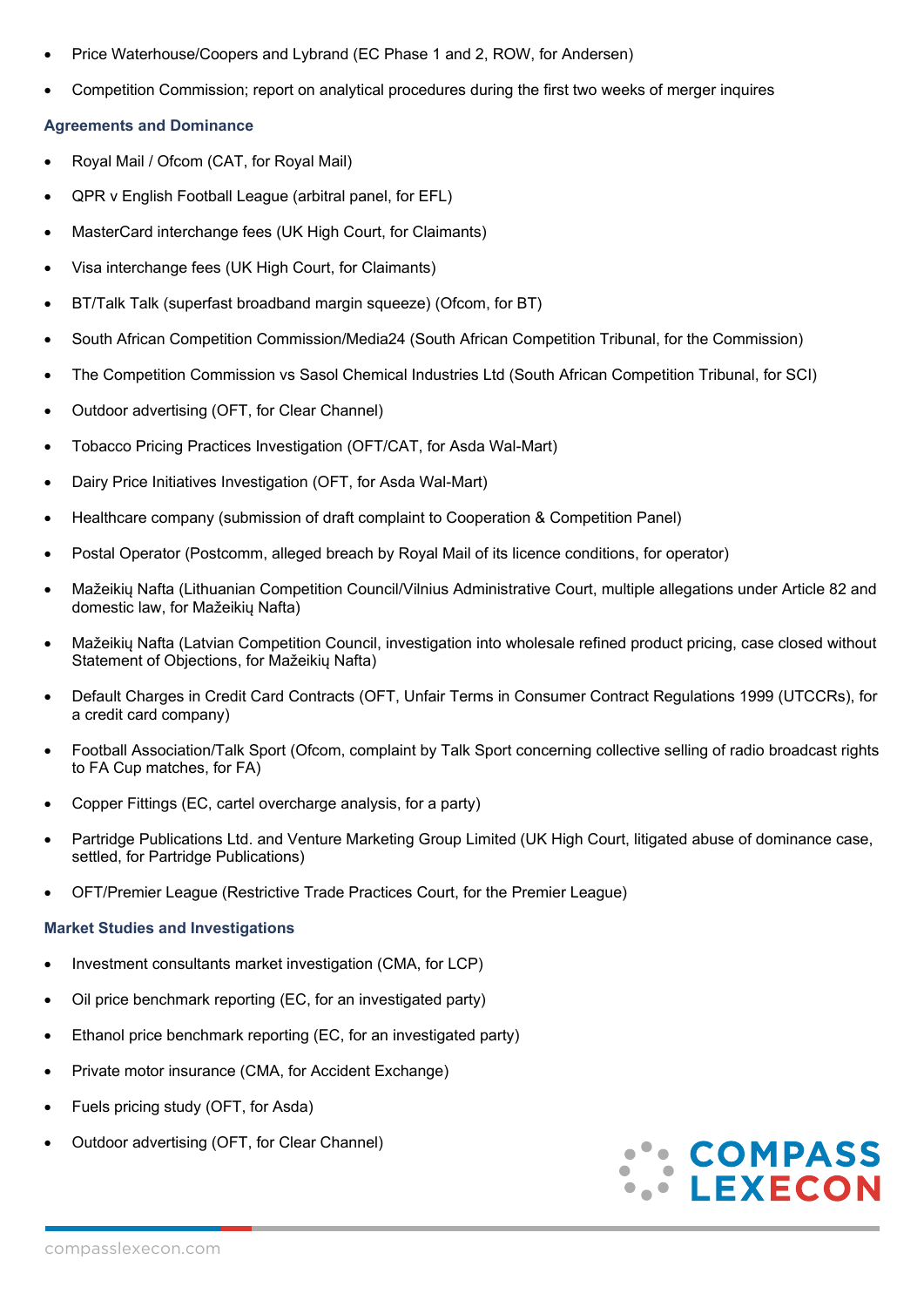- Pay TV (CAT, for BT)
- CAMRA super-complaint (OFT, for Punch Taverns plc)
- Payment Protection Insurance (CC, for Axa)
- Groceries market investigation (OFT/CC/CAT, for Asda Wal-Mart)
- Retail Banking Sector Inquiry: Payment Cards (EC, for credit card company)

### **Economic Regulation**

- Anglian Water; advised on market opening including interaction of competition policy and market opening policy
- Poland Post; advised on the regulatory environment for European postal operators to assist in development of regulatory strategy
- Singapore Post; advised on the costs and benefits of sector-specific versus general economic regulation
- Financial Services Authority; advised the Economics Team on a confidential matter in 2003
- Postcomm Regulatory Strategy; advised on the implications of the Postal Services Act (2000) for the key options facing the regulator
- Postcomm Cost of the Universal Service Obligation; prepared a Discussion Paper estimating the net avoidable cost of the USO
- Postcomm Liberalisation; financial and economic modeling of the Royal Mail to inform market liberalisation
- Postcomm VAT Exemption analysis; modelled the impact on the Royal Mail of a loss of the VAT exempt status of postal services
- Postcomm Postal access prices; advised on the theoretical alternatives for access pricing and modelled the impact of access prices on the Royal Mail
- Guernsey Post; advised a non-EU postal operator on its terminal dues negotiation with a major postal operator
- London Electricity (Part of EDF); undertook economic and econometric analysis to advise whether to appeal a licence modification proposed by Ofgem at the CC
- Sasol-Tariff protection; directed various streams of economic analysis to assist Sasol in making submissions to Government in relation to a scheme of tariff protection
- Haryana State Electricity Company (India); assisted the successor companies to develop regulatory strategy, compile regulatory submissions and analyse tariff options
- Andhra Pradesh Safe Electricity Company (India); assisted the successor companies to develop regulatory strategy, compile regulatory submissions and analyse tariff options
- Water; analysis for a consortium contemplating acquisition and restructuring of one of the UK's water and sewerage companies

# **Public Policy**

- Tobacco plain packaging litigation (for BAT)
- Beer tie consultation (for Punch)
- Cooperation & Competition Panel (advice on general economic approach)

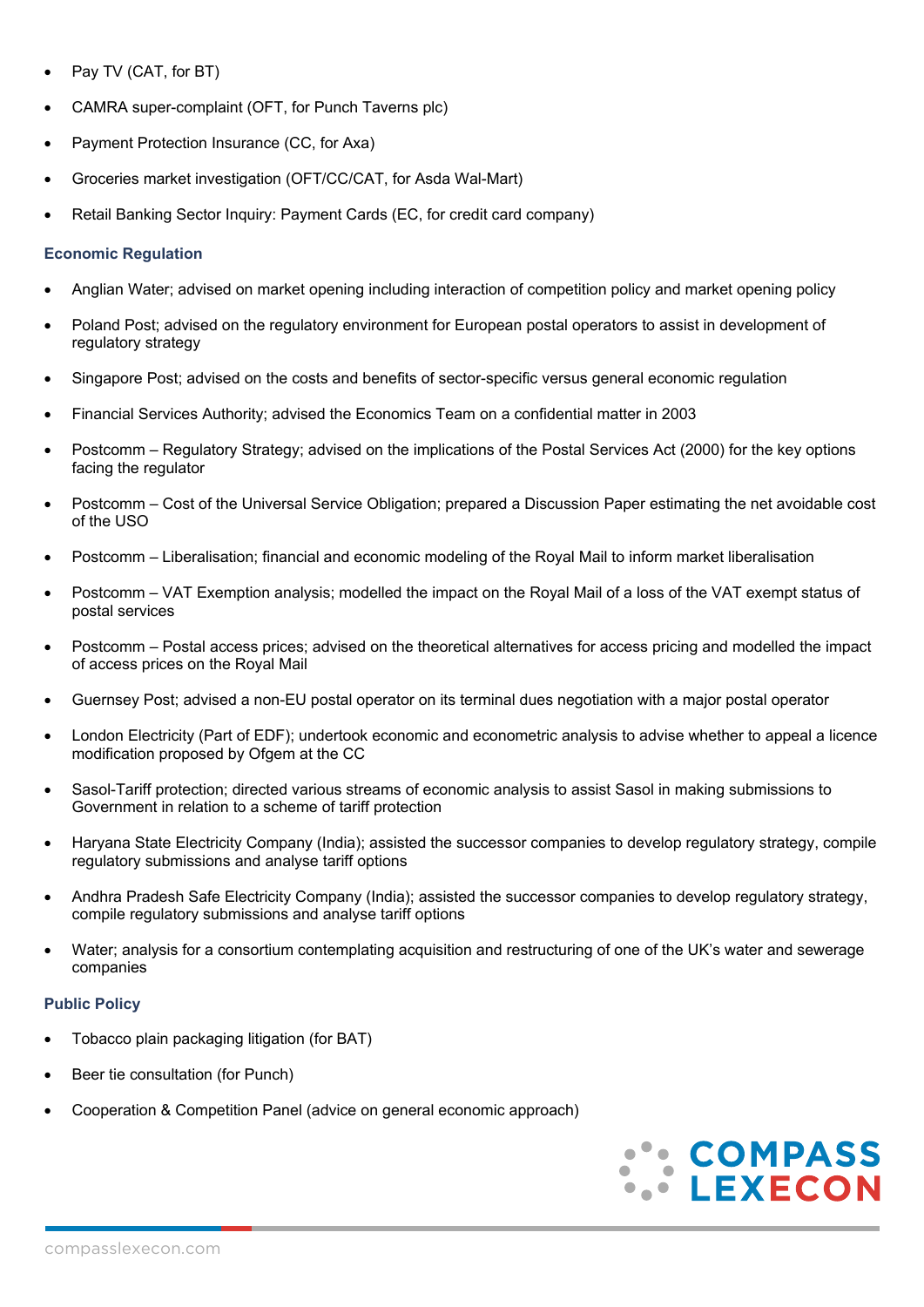- Asda/Barker Review of Land Use Planning; prepared submissions contributing to Barker recommendation to replace the Need Test in retail planning regulations
- Nickelodeon UK/ DCMS Review of BBC Digital Services; assisted Nickelodeon UK in developing its case against the BBC's introduction of new digital services to children
- British Property Federation/ HM Treasury; with Lord David Currie and Professor Andrew Scott, prepared a report on the effect of stamp duty on commercial property prices, which was submitted to HM Treasury

### **IP and Other Litigation**

- Oil refining company; conducted econometric event study in dispute under a bilateral investment treaty
- Coflexip v Stolt; provided peer review to the NERA expert in a patent damages case before the UK High Court (matter settled)
- Hoechst Celanese v BP Chemicals; conducted market analysis and financial calculations for BP Chemicals in the context of a patent infringement case
- Sasol-Transfer pricing; assisted in a high level review of transfer prices with a view to their adherence to arm's length principles
- Pfizer; assisted in determining an appropriate transfer price to satisfy UK tax authorities
- Zeneca; assisted in determining an appropriate transfer price to satisfy UK tax authorities

### **SELECTED PRESENTATIONS**

- "Multi-sided platforms: from theory to practice and back", A discussion of competition policy, law and economics, Compass Lexecon, Villa d'Este, Lake Como, Italy, 27-29 October 2017
- "Whither merger control", A discussion of competition policy, law and economics, Compass Lexecon, Villa d'Este, Lake Como, Italy, 28-30 October 2016
- "Evidence in merger control: the EU and beyond", A discussion of competition policy, law and economics, Compass Lexecon, Villa d'Este, Lake Como, Italy, October 2013
- "What is being BIG and when BIG is bad? What is market power in Asia-Pacific, Americas and Europe?", IBA Mid-Year Conference, Sydney, Australia, March 2013
- "Economics 101 The Economist's Toolbox", 2012 ICN Merger Workshop, The Role of Economic Evidence in Merger Analysis, International Competition Network, Bogotá, Colombia, 8-9 November 2012
- "Economic analysis of competitive effects of minority equity stakes", A discussion of competition policy, law and economics, Compass Lexecon, Villa d'Este, Lake Como, Italy, 2-4 November 2012
- "Exclusive dealing economic framework of analysis", International Competition Network, Singapore, 24 July 2012
- "Framing of and Response to Regulators' Questions", City of London Law Society Competition Law Committee, London, 14 June 2012
- "FMCG retailer and manufacturer mergers", GCR 3rd Annual Competition Law, Consumer Goods and Retail Conference, London, 9 May 2012
- "UK tobacco case: parity and differential requirements", IBC Legal's 6th Annual Competition Economics 2012, London, 20 March 2012
- "State Aid & Privatisation", Nineteenth Conference on Postal and Delivery Economics, St. Helier, Jersey (discussant), 1-4 June 2011
- "An economic approach to land agreements", The new regime prohibiting anti-competitive land agreements, Henry Stewart Conference, London, May 2011